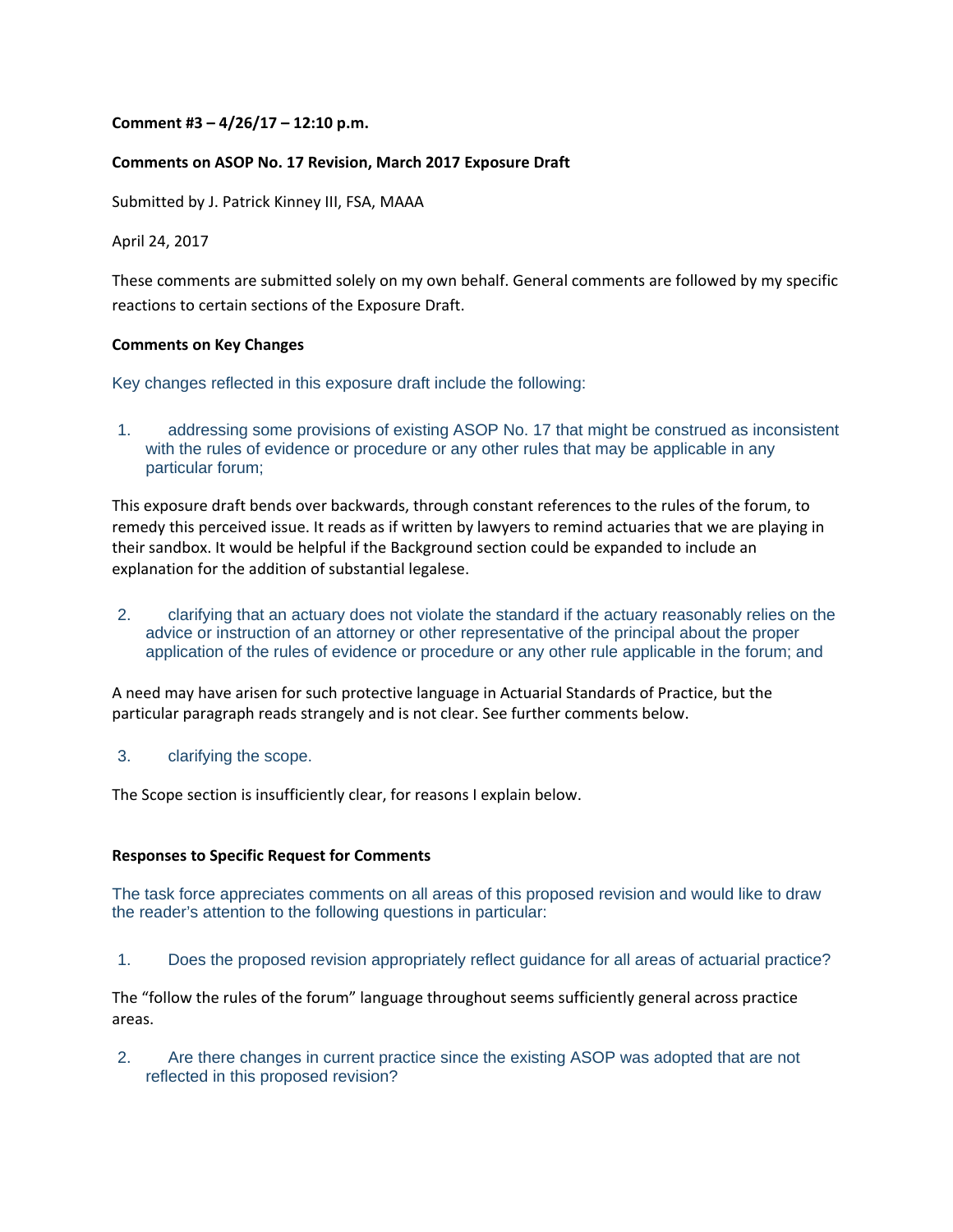Unknown. I can only assume that practice has been affected by legal issues in certain cases, based on the legalistic bent of this revision.

# 3. Is the scope clear and appropriate, including the specific addition of rate hearings?

No. The concatenation of "and in rate hearings" at the end of a long sentence in the Scope paragraph is awkward and confusing. Rate hearings are best covered by other Standards.

# 4. Is this ASOP's proposed effective date of four months following the ASB's adoption sufficient?

Sure. Unless there would be any issue with ongoing hearings that may be continuing across the effective date.

## **Comments on Specific Sections**

#### Section 1.2 Scope

- A) First of all, I applaud replacing the phrase "responsible creativity" with "innovation" in the third paragraph. Good call.
- B) The first paragraph, quoted below, needs improvement. (Lest you think I am being overly picky, Google "oxford comma" and "court" for recent specific examples where ambiguous drafting led to trouble.)

This standard applies to actuaries who are qualified as experts under the evidentiary rules applicable in a forum when they provide testimony in court hearings, dispute resolutions, depositions, or other adversarial proceedings, and in rate hearings.

Ambiguity arises from the presence of too many clauses in this sentence. In particular, it is not clear whether the addition of the "**and** in rate hearings" after the preceding "or" list, refers the "and" back to "actuaries" or "actuaries who are qualified … when they provide testimony."

If it is the intent to include rate hearings in the list of forums wherein actuaries can be "qualified as experts", a better construction would be to say "when they provide testimony in rate hearings, court hearings, …". This may well be applicable when an actuary testifies as an outside expert to offer an independent opinion on a rate filing.

But: Does this standard apply to all actuaries providing testimony at rate hearings? Are actuaries in such hearings specifically "qualified as experts"? The latter term calls to mind the active legal process by which an expert's qualifications are elicited (and potentially cross-examined) in an adversarial proceeding. In other words, here "qualified" is a verb rather than an adjective (as in "a qualified actuary"). I have not observed this to be the case in recent rate hearings that have been broadcast by insurance departments (e.g. LTC rate hearings in Pennsylvania and Maryland). Actuaries testifying as representatives of a company may not be considered "expert" witnesses in this case. Other Standards of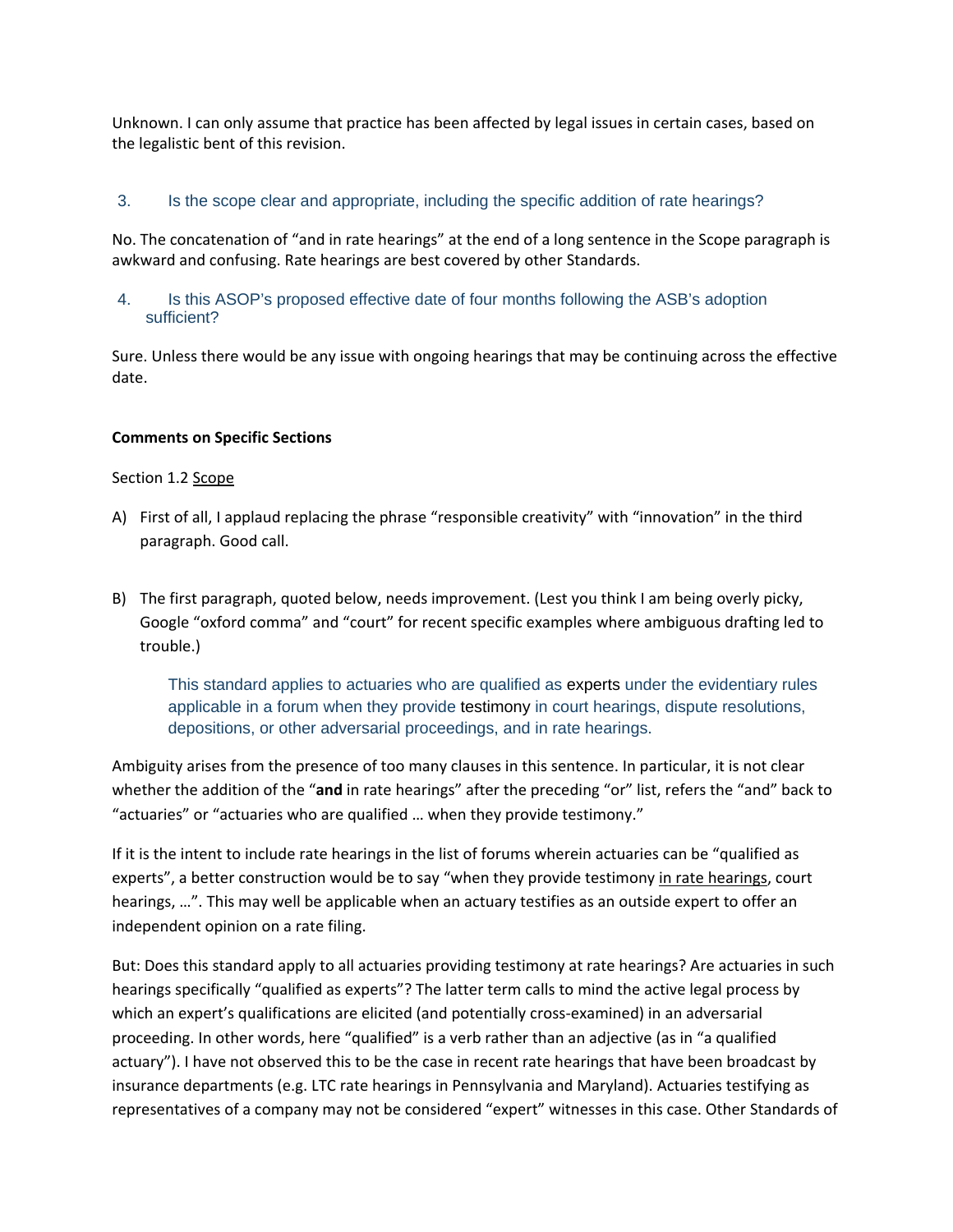Practice regarding actuarial communication with regulators on particular topics would seem to be more appropriate guidance in this situation.

This standard does not apply to an individual whose testimony and qualification as an expert is unrelated to the individual's education, training, experience, or employment as an actuary.

I understand this sentence to mean that one may be an expert on some other, unrelated, topic in addition to being an actuary, in which case this standard will not apply. But a "qualified actuary" may be providing testimony other than as a legally "qualified" expert "under the evidentiary rules applicable in the forum". That situation is left ambiguous, and should be further clarified or left to existing Standards.

# Section 2.5 Principal

This definition is a good example of legalese run amok. The former definition (" A client or employer of the actuary.") was succinct.

# Section 3.2 Reliance Upon Attorney …

- A) I suggest that this paragraph should be a sub‐paragraph of §3.3 Review and Compliance. The logical flow of the Standard works better that way: First §3.3 says to follow the procedural rules, then §3.3(a) (i.e. relocated §3.2) says you can rely on the lawyer to tell you what those rules really mean.
- B) As written, the actuary may no longer rely on the advice of the principal herself; is this an intended change from the existing Standard?
- C) The third sentence, stating an actuary "is not responsible" for having followed the lawyer's advice, is a clumsy construction. Most likely the intent is to protect an actuary from adverse disciplinary proceedings, in which case "an actuary …is not culpable" might be a better word. Most ASOPs describe what an actuary **is** responsible for; it seems strange to encounter the word "responsible" in this legalistic, exculpatory sense.
- D) What should the actuary do if a "judge, arbitrator, … [etc.]" **does** determine that the legal (or other) advice the actuary is relying on is against the rules?

## Section 3.8 Hypothetical Questions

Should say " … may include actuarial or other assumptions the actuary believes to be untrue or unreasonable." Unfortunately, our term of art introduces some confusion here. The current standard